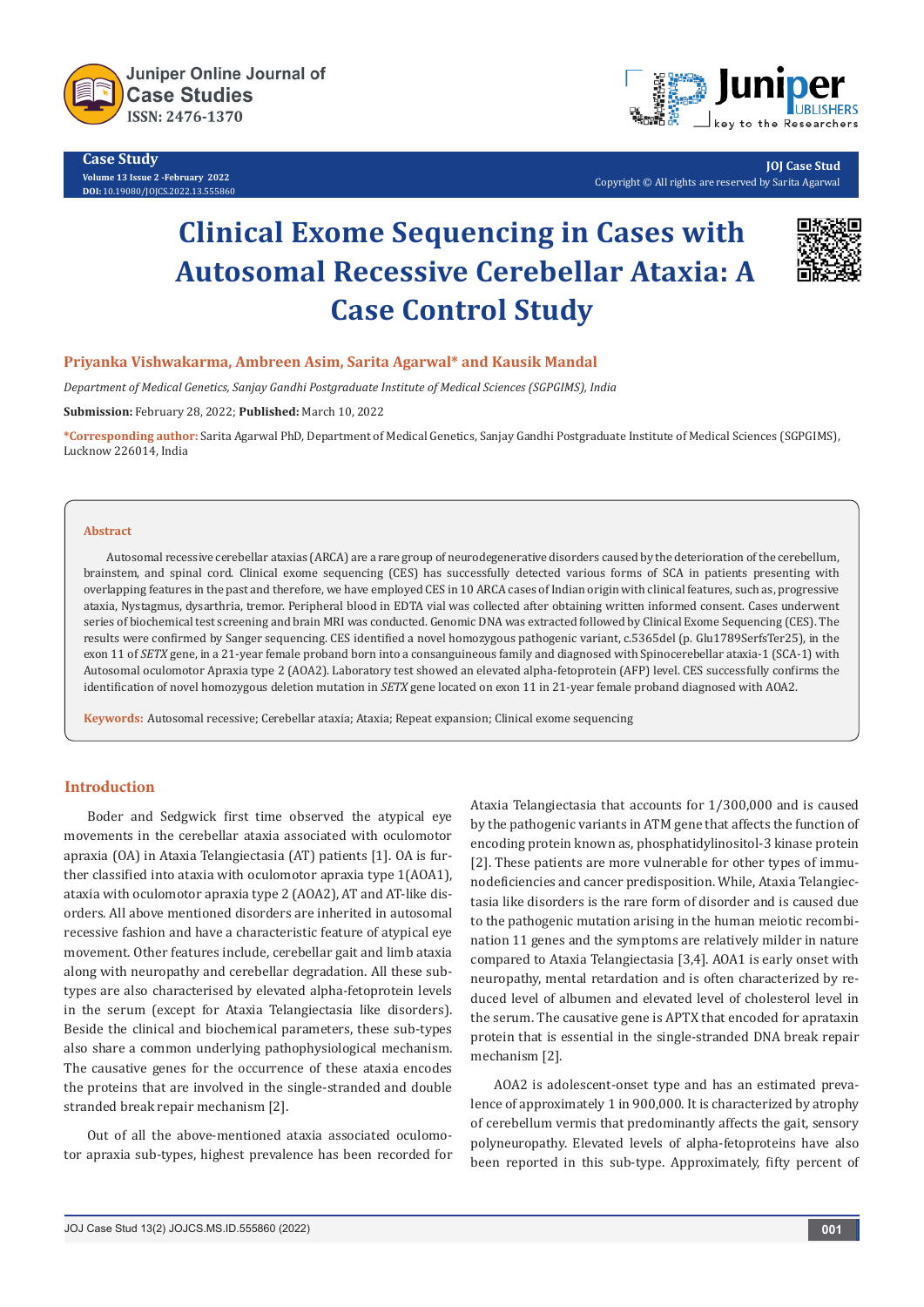these cases are associated with oculomotor apraxia. It is caused by *SETX* gene mutation that is located on chromosome 9 and has 24 exons. This gene encodes a 2,677 amino acid long Senataxin protein [5,6].

Senataxin is a helicase protein that function primarily to protects DNA from the damage and also contributes in the other important cellular functions like transcription regulation, posttranscriptional modification of mRNA and meiotic [5,7,8].

Pathogenic mutations in the *SETX* gene are previously associated with juvenile form of amyotrophic lateral sclerosis type 4 (ALS 4), autosomal dominant proximal spinal muscular atrophy, and in the tremor-ataxia syndrome (TAS). ALS 4 is autosomal dominant in nature, is characterized by wasting of muscles and lacks the participation of the sensory system [9-16]. Patients suffering from TAS are characterized by tremors and absence of peripheral neuropathy. On the contrary, autosomal dominant proximal spinal muscular atrophy is characterized with muscle wasting and elevated levels of creatine kinase in the serum [2].

Various types of mutations have been identified leading to AOA2 in the past ranging from small insertion/deletion to frameshift mutations [12-17]. However, the profile of *SETX* gene mutations is thought to be more polymorphic and is considered to be hotspot for novel variants, thus making a difficult task for a clinician to diagnose those patients having overlapping phenotypes with other forms of ataxias including AOA1, AOA2, ataxia telangiectasis and ataxia telangiectasis like disorder. Previous studies have shown that clinical exome sequencing has successfully detected various forms of SCA in patients presenting with overlapping features [14].

Thus, the current study highlights the use of clinical exome sequencing in ten cases with autosomal recessive cerebellar ataxia with clinical features, such as, progressive ataxia, Nystagmus, dysarthria, tremor.

### **Study Subjects**

We recruited ten ARCA patients from the OPD of Department of Medical Genetics, Sanjay Gandhi Postgraduate Institute of Medical Sciences, Lucknow. Informed consent from each participant was taken and the study approved by institutional ethical committee (2017-20-PhD-95PGI/BE/259/2017).

The study subjects had following clinical features, such as, progressive ataxia, Nystagmus, dysarthria, tremor. These study subjects showed autosomal recessive inheritance pattern. In all subjects MRI of the head and cervical cord; and electromyography (EMG) was performed. Series of laboratory examinations were conducted in the study subjects, such as, the complete blood cell count, ESR, thyroid hormone profiling and serum evaluation of C - reactive protein, alpha fetoprotein, vitamin B6 and vitamin B12 level.

All subjects who experienced an early onset of ataxia-related features (unlikely to be found in most of the SCA cases), having family pedigree with recessive inheritance pattern and were found to be negative for FRDA mutations were included in the study. The subjects with FRDA expansion mutation were excluded from the study. All the study subjects underwent clinical exome sequencing.

#### **DNA isolation**

Genomic DNA was extracted from Qiagen kit according to manufacturer instructions. We have excluded the GAA repeats present in the *FXN* gene causing Fredrich Ataxia (FRDA) as reported by Muthuswamy & Agarwal 2013 [17]. All ten samples recruited for CES (Ataxia panel) were found to be negative for GAA repeat expansion leading to FRDA.

### **Clinical exome sequencing**

Targeted gene capture (Illumina sequencing platform) using a custom capture kit was used to sequence the entire protein-coding regions known as exons of the genome. The genomic libraries were prepared and then sequencing was done to give mean >80- 100 X coverage. The read obtained were then aligned to human reference genome (GRCh37/hg19).

Variant annotation of clinically relevant mutations was done by using the extensive literature search of published variants and, also, a search was made on various databases such as, ClinVar, OMIM, HGMD and SwissVar [8-11]. Based on allele frequency, variant filtering was done in databases such as 1000 Genome Phase 3, ExAC, gnomAD and dbSNP (v151) [12-16]*.* The pathogenic variants that were non-synonymous were identified by bioinformatic tools such as, PolyPhen-2, SIFT and MutationTaster2. The clinical exome panel comprise of 8332 genes having non-synonymous and splice-site variants. Reference sequence, ENST00000224140, was used for sequence alignment using online available bioinformatic softwares. Sanger sequencing was used to validate the identified variants.

#### **Results**

We identified a novel homozygous mutation in *SETX* gene exon 11 (c.5365del; p. Glu1789SerfsTer25) in one of the 21-year-old female proband belonging to a consanguineous family of Indian origin (Figure 1). The exon 11 of *SETX* gene was amplified and amplified products was subjected to Sanger sequencing to validate the results.

### **Discussion**

A 21-years old female proband born from consanguineous family of Indian origin presented with classical features of juvenile form of ARCA. The age of onset of proband was 18 years and was initially diagnosed with cerebellar ataxia presented with unsteady walk and dysarthria (Figure 1). The phenotypic features of the proband agreed with the features of AOA2 with the following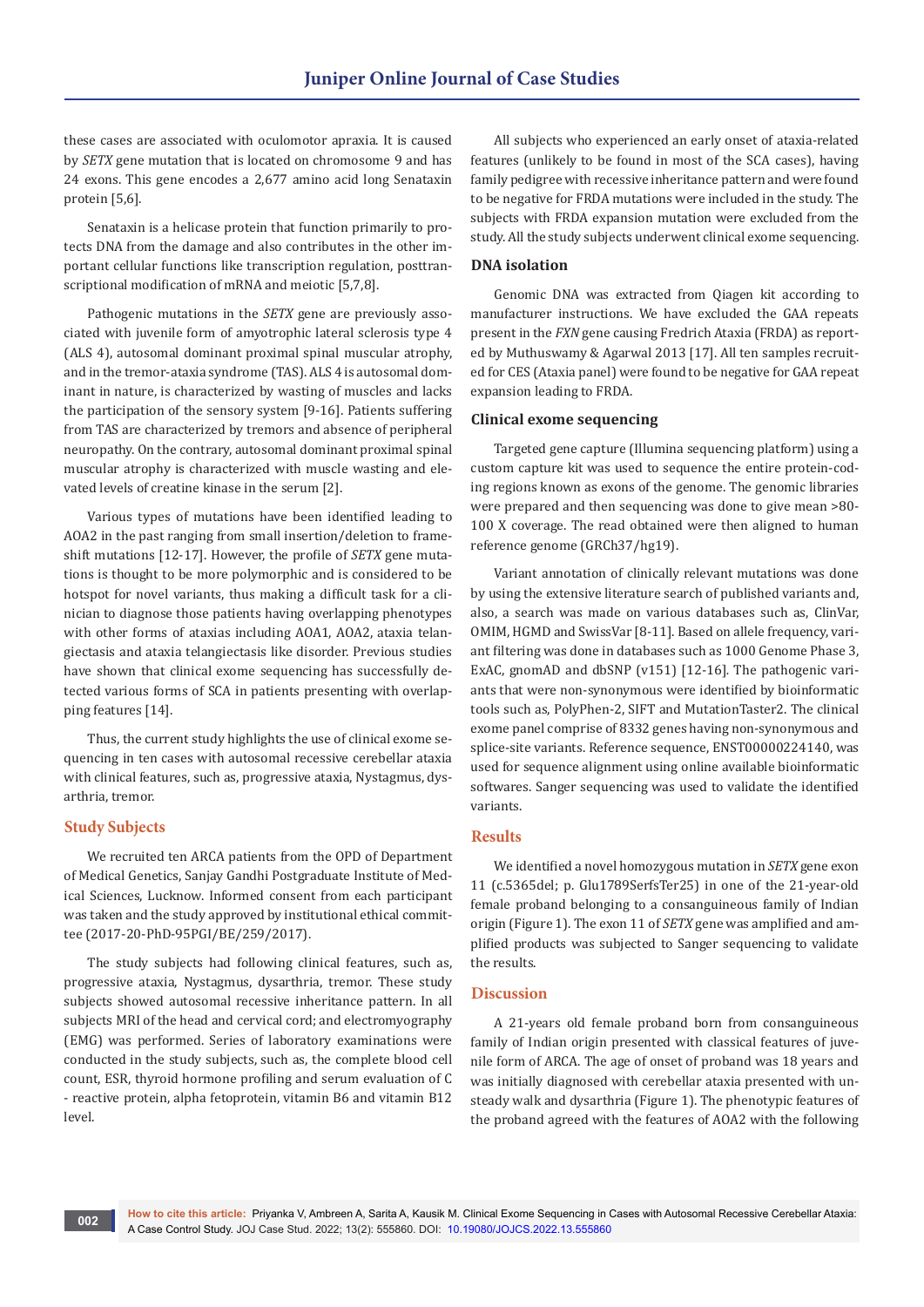clinical features, such as, oculomotor apraxia, sensorimotor neuropathy and marked cerebellar atrophy. Electromyography (EMG) tests in the proband confirmed peripheral nerve damage. Elevated levels of AFP in the serum were also reported with cerebellar atrophy in the proband (Figure 1C). Various biochemical parameter screening of proband was also done including, CBC; profiling of thyroid hormone, ESR, C-reactive protein, and levels of Vitamin B6 and B12. All these parameters were found to be within the normal range in the proband. Figure 1 A & 1B shows the image and pedigree chart of a proband born into a consanguineous family. All the three siblings of the proband were normal.

The OA is associated with AOA2 [18- 22]*.* In the present study, the proband's ocular movements were found to be normal further highlighting that OA may not influence the diagnosis of AOA2. Instead, due to early-onset of the disease, OA has not still appeared in the proband and therefore, this particular study requires a consequent follow-up.

Clinical exome sequencing identified the variant as a frameshift mutation having homozygous deletion of one bp in exon 11 of the *SETX* gene that resulted in premature truncation at protein position 25 amino acids downstream in the codon 1789. Figure 2A shows the an electropherogram showing a frameshift mutation on exon 11 of the *SETX* gene (chr9: g.135187155delC; c.5365del; p. Glu1789SerfsTer25) along with the alignment to the reference sequence. Figure 2B shows the graphic diagram of the *SETX* gene highlighting the distribution and location of exons along with the list of variants present on *SETX* gene reported till date.





**Figure 2:** A- Electropherogram shows a homozygous variant reported in a 21-year-old female proband located on exon 11 of the SETX gene (chr9: g.135187155delC; c.5365del; p. Glu1789SerfsTer25) along with the alignment to the reference sequence. B- Schematic diagram of the SETX gene highlighting the distribution and location of exons. The image also shows the list of variants present on SETX gene reported till date.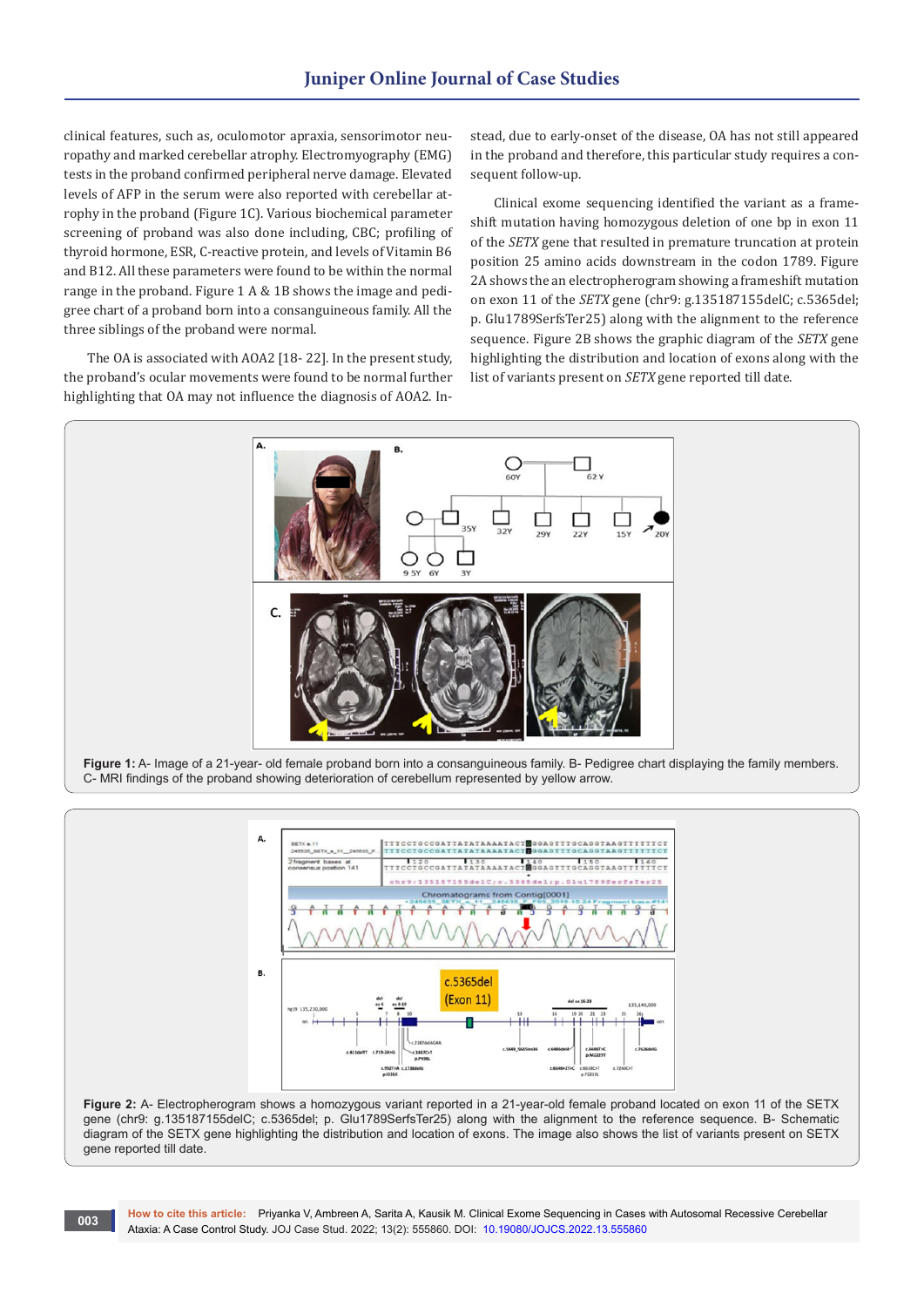Till date, approximately 125 variants have been reported in the *SETX* gene is associated with AOA2. However, the reduced prevalence of AOA2 was reportedly globally and sporadic in Asian population [7]*.* Among the mutations detected in *SETX* gene, the mutational hotspots are reported to be in exon 10 of *SETX* gene [2]. On the contrary, our study has first time identified novel mutation in exon 11 of *SETX* gene in a proband of Indian origin. The mutations associated with AOA2 are supposed to interrupt the helicase activity of Senataxin leading to the occurrence of AOA2. However, few reports have highlighted the impairment of DNA repair processes finally causing cell death in the region of brain including the cerebellum, thereby leading to movement disabilities along with AOA2 [9].

The novel mutation reported here was predicted to be pathogenic by bioinformatics softwares and also reported pathogenic according to the AGMG guidelines [23], however, the findings need to be yet confirmed through functional studies [23]*.* Probably, the variant has hampered one of the important mechanisms of DNA repair in Senataxin causing AOA2 [15,24]*.* However, further functional investigations will be required to elucidate the pathogenicity of the identified novel mutations in the future.

AOA2 being a sporadic event, the early-onset diagnosis is considered to be a tough task for clinicians. Clinical features including, early-onset ataxia, oculomotor impairment, and autosomal recessive inheritance pattern, it is also necessary to monitor the levels of serum AFP. Along with these, EMG test on patients will also be beneficial to determine the atrophy of cerebellar. Elevated AFP can be a clear indication of AOA2 along with the EMG findings showing peripheral nerve damage. Then, in this scenario, *SETX* gene mutations screening in these patients will be an important parameter to further confirm the diagnosis.

# **Conclusion**

The current study confirms the utility of clinical exome sequencing in the identification a novel homozygous deletion mutation *SETX* gene on exon 11 in an individual with AOA2 clinical features. To the best of our knowledge, the present is the first report of a novel mutation in the *SETX* gene implicated in AOA2 disease from India.

# **Acknowledgment**

Authors are greatful to Sanjay Gandhi Postgraduate Institute of Medical Sciences (SGPGIMS), Lucknow, Uttar Pradesh, India for providing the infrastructure and lab facilities for research work.

### **Funding**

We are thankful to the Science and Engineering Research Board-Department of Science and Technology (SERB-DST, EMR/2016/007407), Government of India.

# **Author's Contribution**

Priyanka Vishwakarma is a research scholar has carried out the experiment and sample collection. Ambreen Asim, is working as a research associate, who helped in the critical analysis and preparation of the manuscript. Sarita Agarwal is a professor in the department of medical genetics, helped in shaping the research plan and in the critical analysis of the manuscript. Kausik Mandal, is working as a consultant, who provided the referrals as study samples.

#### **Ethics Approval and Consent to Participate**

The study was approved by Institution al ethical committee (2017-20-PhD-95PGI/ BE/259/2017) of Sanjay Gandhi Postgraduate Institute of Medical Sciences, Lucknow. All participated agreed to give written consent for the study.

#### **References**

- 1. [Boder E, Sedgwick RP \(1958\) Ataxia-telangiectasia: a familial syn](https://pubmed.ncbi.nlm.nih.gov/13542097/)[drome of progressive cerebellar ataxia, oculocutaneous telangiectasia](https://pubmed.ncbi.nlm.nih.gov/13542097/)  [and frequent pulmonary infection. Pediatrics 21\(4\): 526-554.](https://pubmed.ncbi.nlm.nih.gov/13542097/)
- 2. [Nanetti L, Cavalieri S, Pensato V,](https://pubmed.ncbi.nlm.nih.gov/23941260/) Erbetta A, Pareyson D, et al. (2013) *SETX* [mutations are a frequent genetic cause of juvenile and](https://pubmed.ncbi.nlm.nih.gov/23941260/)  [adult onset cerebellar ataxia with neuropathy and elevated serum al](https://pubmed.ncbi.nlm.nih.gov/23941260/)pha-fetoprotein. [Orphanet J Rare Dis 8:](https://pubmed.ncbi.nlm.nih.gov/23941260/) 123.
- 3. [Vermeer S, van de Warrenburg BPC, Willemsen MAAP, Cluitmans M,](https://pubmed.ncbi.nlm.nih.gov/21856962/)  [Scheffer H, et al. \(2011\) Autosomal recessive cerebellar ataxias: the](https://pubmed.ncbi.nlm.nih.gov/21856962/)  [current state of affairs. J Med Genet 48\(10\): 651-659.](https://pubmed.ncbi.nlm.nih.gov/21856962/)
- 4. [Fogel BL, Lee JY, Lane J, Wahnich A, Chan S, et al. \(2012\) Mutations in](https://pubmed.ncbi.nlm.nih.gov/22287014/)  [rare ataxia genes are uncommon causes of sporadic cerebellar ataxia.](https://pubmed.ncbi.nlm.nih.gov/22287014/)  [Mov Disord 27\(3\): 442-446.](https://pubmed.ncbi.nlm.nih.gov/22287014/)
- 5. [Date H, Igarashi S, Sano Y, Takahashi T, Takahashi T, et al. \(2004\)](https://pubmed.ncbi.nlm.nih.gov/15555565/)  [The FHA domain of aprataxin interacts with the C-terminal region of](https://pubmed.ncbi.nlm.nih.gov/15555565/)  [XRCC1. Biochem Biophys Res Commun 325\(4\): 1279-1285.](https://pubmed.ncbi.nlm.nih.gov/15555565/)
- 6. Bernard V, Minnerop M, Bürk K, Kreuz F (2018) Exon deletions and intragenic insertions are not rare in ataxia with oculomotor apraxia 2. BMC Med Genet 10: 87.
- 7. [Lu C, Zheng YC, Dong Y, Li HF \(2016\) Identification of novel senatax](https://pubmed.ncbi.nlm.nih.gov/27644330/)[in mutations in Chinese patients with autosomal recessive cerebellar](https://pubmed.ncbi.nlm.nih.gov/27644330/)  [ataxias by targeted next-generation sequencing.](https://pubmed.ncbi.nlm.nih.gov/27644330/) BMC Neurol 16(1): [179.](https://pubmed.ncbi.nlm.nih.gov/27644330/)
- 8. [Bennett CL, La Spada AR \(2015\) Unwinding the role of senataxin in](https://pubmed.ncbi.nlm.nih.gov/25725227/)  [neurodegeneration. Discov Med 19\(103\): 127-136.](https://pubmed.ncbi.nlm.nih.gov/25725227/)
- 9. [Rothblum Oviatt C, Wright J, Lefton Greif MA, McGrath Morrow SA,](https://pubmed.ncbi.nlm.nih.gov/27884168/)  [Crawford TO, et al. \(2016\) Ataxia telangiectasia: a review.](https://pubmed.ncbi.nlm.nih.gov/27884168/) Orphanet J [Rare Dis 11\(1\): 159.](https://pubmed.ncbi.nlm.nih.gov/27884168/)
- 10. [Moreira MC, Klur S, Watanabe M, Nemeth AH, Le Ber I, et al. \(2004\) Se](https://pubmed.ncbi.nlm.nih.gov/14770181/)[nataxin, the ortholog of a yeast RNA helicase, is mutant in ataxia-ocular](https://pubmed.ncbi.nlm.nih.gov/14770181/)  [apraxia 2. Nat Genet 36\(3\): 225-227.](https://pubmed.ncbi.nlm.nih.gov/14770181/)
- 11. [Suraweera A, Becherel OJ, Chen P, Rundle N, Woods R, et al. \(2007\) Se](https://pubmed.ncbi.nlm.nih.gov/17562789/)[nataxin, defective in ataxia oculomotor apraxia type 2, is involved in](https://pubmed.ncbi.nlm.nih.gov/17562789/)  [the defense against oxidative DNA damage. J Cell Biol 177\(6\): 969-979.](https://pubmed.ncbi.nlm.nih.gov/17562789/)
- 12. [Kayal AK, Goswami M, Das M, Masaraf H \(2011\) A case of Spinocerebel](https://pubmed.ncbi.nlm.nih.gov/21808476/)[lar Ataxia from ethnic tribe of Assam. Ann Indian Acad Neurol 14\(2\):](https://pubmed.ncbi.nlm.nih.gov/21808476/)  [122-123.](https://pubmed.ncbi.nlm.nih.gov/21808476/)